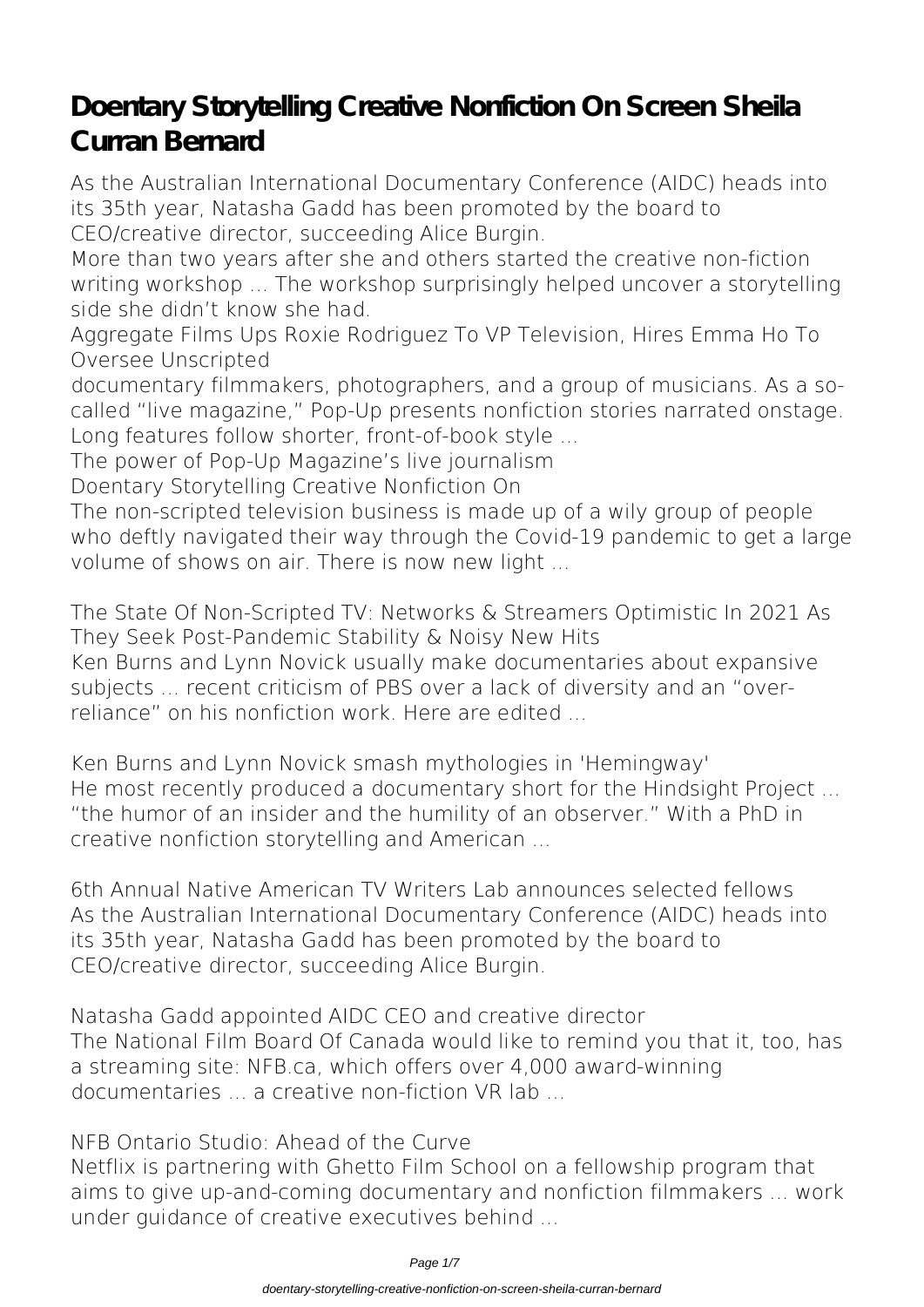**Netflix launches documentary and unscripted filmmaker fellowship with Ghetto Film School**

documentary filmmakers, photographers, and a group of musicians. As a socalled "live magazine," Pop-Up presents nonfiction stories narrated onstage. Long features follow shorter, front-of-book style ...

**The power of Pop-Up Magazine's live journalism**

He will oversee a nonfiction portfolio spanning documentaries ... leader and strategic thinker with a deep appreciation for creative storytelling, and he now gains a highly effective team with ...

**Disney XD's Marc Buhaj To Lead Unscripted Series & Specials For Disney Branded Television**

More than two years after she and others started the creative non-fiction writing workshop ... The workshop surprisingly helped uncover a storytelling side she didn't know she had.

**They came to Canada as refugees. Now they've written the stories of the world they left behind — stories only they could tell** The acclaimed documentary will begin streaming ... executive team includes Davis Guggenheim (Founder and Chief Creative Officer of Nonfiction), Jonathan King (Founder and Chief Creative Officer ...

**FRONTLINE Acquires Full Streaming Rights for A Thousand Cuts in the Philippines**

He has a passion for intimate and nuanced visual storytelling ... although you will find traces of all the creative arts in her experimental stream-ofconsciousness work. Her first documentary film ...

**Students and Their Work**

Storytelling is made up of two main stories titled Fiction and Non Fiction. Each story is focused on a different set of characters between life in high school and life in college. Fiction is featured ...

**Watch Storytelling**

Prior to recently joining Aggregate, Ho was a Creative Executive at Anchor Entertainment where she focused on developing nonfiction ... ideas and turning them into documentaries and unscripted ...

**Aggregate Films Ups Roxie Rodriguez To VP Television, Hires Emma Ho To Oversee Unscripted**

Tavia earned a BFA in Acting from Cornish College of the Arts, studied audio documentary storytelling at the Salt Institute, and holds an MFA in Creative Non-fiction from Vermont College of Fine Arts.

**Sounds Like Opportunity: The New World of Audio**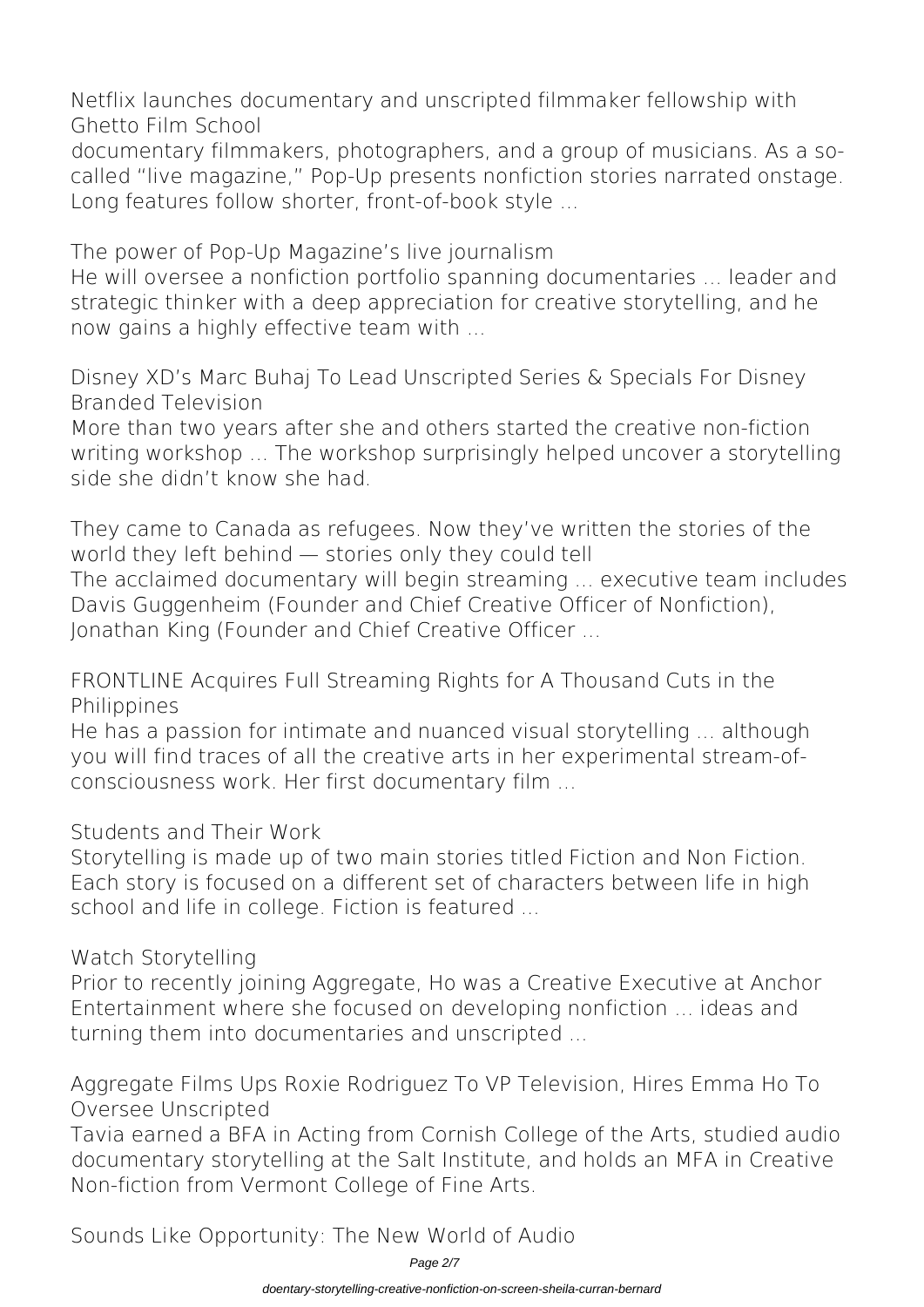Spun out of a 2017 non-fiction book by Jessica Bruder about ... To me, that's the power of storytelling." 'I wanted to look at how older citizens are treated by a capitalist economy, how ...

**Nomadland director Chloé Zhao: 'I've always felt like an outsider'** A documentary ... s death in a number of creative and often funny ways, and even shows him in heaven. The film, which won a special award for innovation in non-fiction storytelling at the Sundance ...

**Director who staged father's death for documentary says film is act of defiance**

She transformed her forte of storytelling into a success through different ways in her career, by working as Associate Creative Director at Sony Entertainment Television, Senior Creative Director (Non ...

**This International Women's Day, Be Inspired By These Pathbreakers** After years of failed attempts, a seemingly simple walk in the woods awarded me the creative vision ... in the near future of nonfiction VR, AR, and similar media? How are VR's immersivity and ...

**A Dying Landscape Etched in VR: Adi Lavy on Her SXSW Doc Once Upon a Sea**

Selina Crammond is the Director of Programming at DOXA Documentary Film Festival ... Hossein Fazeli has been writing and directing dramatic and nonfiction films for the past 15 years. His films have ...

The acclaimed documentary will begin streaming ... executive team includes Davis Guggenheim (Founder and Chief Creative Officer of Nonfiction), Jonathan King (Founder and Chief Creative Officer ...

Selina Crammond is the Director of Programming at DOXA Documentary Film Festival ... Hossein Fazeli has been writing and directing dramatic and non-fiction films for the past 15 years. His films have ...

#### **Watch Storytelling**

She transformed her forte of storytelling into a success through different ways in her career, by working as Associate Creative Director at Sony Entertainment Television, Senior Creative Director (Non ...

#### **Natasha Gadd appointed AIDC CEO and creative director**

*Ken Burns and Lynn Novick usually make documentaries about expansive subjects ... recent criticism of PBS over a lack of diversity and an "over-reliance" on his nonfiction work. Here are edited ...*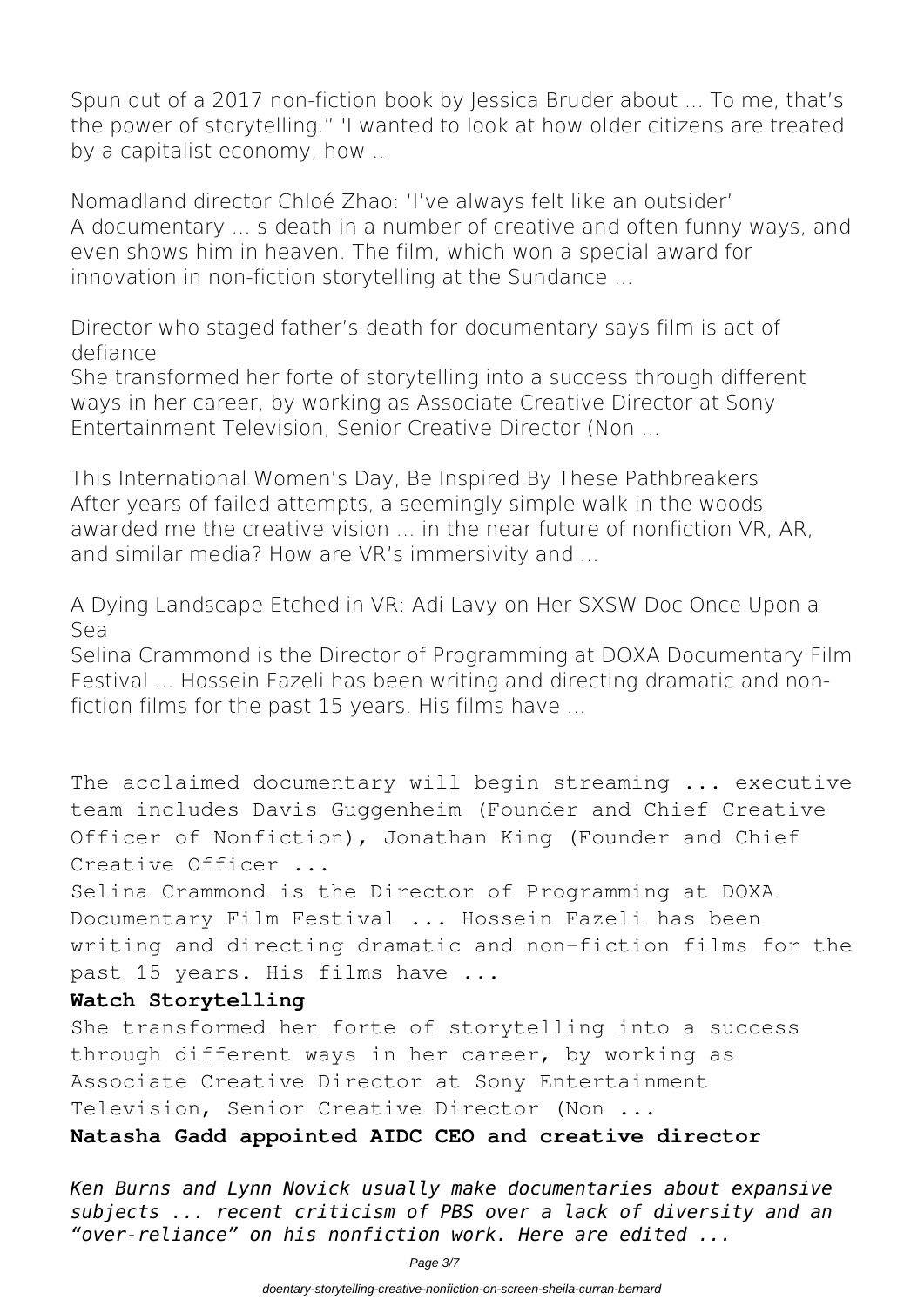*This International Women's Day, Be Inspired By These Pathbreakers Tavia earned a BFA in Acting from Cornish College of the Arts, studied audio documentary storytelling at the Salt Institute, and holds an MFA in Creative Non-fiction from Vermont College of Fine Arts.*

*Doentary Storytelling Creative Nonfiction On*

*Storytelling is made up of two main stories titled Fiction and Non Fiction. Each story is focused on a different set of characters between life in high school and life in college. Fiction is featured ...*

**NFB Ontario Studio: Ahead of the Curve Nomadland director Chloé Zhao: 'I've always felt like an outsider' Doentary Storytelling Creative Nonfiction On**

**The non-scripted television business is made up of a wily group of people who deftly navigated their way through the Covid-19 pandemic to get a large volume of shows on air. There is now new light ...**

**The State Of Non-Scripted TV: Networks & Streamers Optimistic In 2021 As They Seek Post-Pandemic Stability & Noisy New Hits**

**Ken Burns and Lynn Novick usually make documentaries about expansive subjects ... recent criticism of PBS over a lack of diversity and an "over-reliance" on his nonfiction work. Here are edited ...**

**Ken Burns and Lynn Novick smash mythologies in 'Hemingway' He most recently produced a documentary short for the Hindsight Project ... "the humor of an insider and the humility of an observer." With a PhD in creative nonfiction storytelling and American ...**

**6th Annual Native American TV Writers Lab announces selected fellows As the Australian International Documentary Conference (AIDC) heads into its 35th year, Natasha Gadd has been promoted by the board to CEO/creative director, succeeding Alice Burgin.**

**Natasha Gadd appointed AIDC CEO and creative director The National Film Board Of Canada would like to remind you that it, too, has a streaming site: NFB.ca, which offers over 4,000 award-winning documentaries ... a creative non-fiction VR lab ...**

**NFB Ontario Studio: Ahead of the Curve**

**Netflix is partnering with Ghetto Film School on a fellowship program that aims to give up-and-coming documentary and nonfiction filmmakers ... work under guidance of creative executives behind ...**

**Netflix launches documentary and unscripted filmmaker fellowship with Ghetto Film School**

**documentary filmmakers, photographers, and a group of musicians. As a so-called "live magazine," Pop-Up presents nonfiction stories narrated onstage. Long features follow shorter, front-of-book style ...**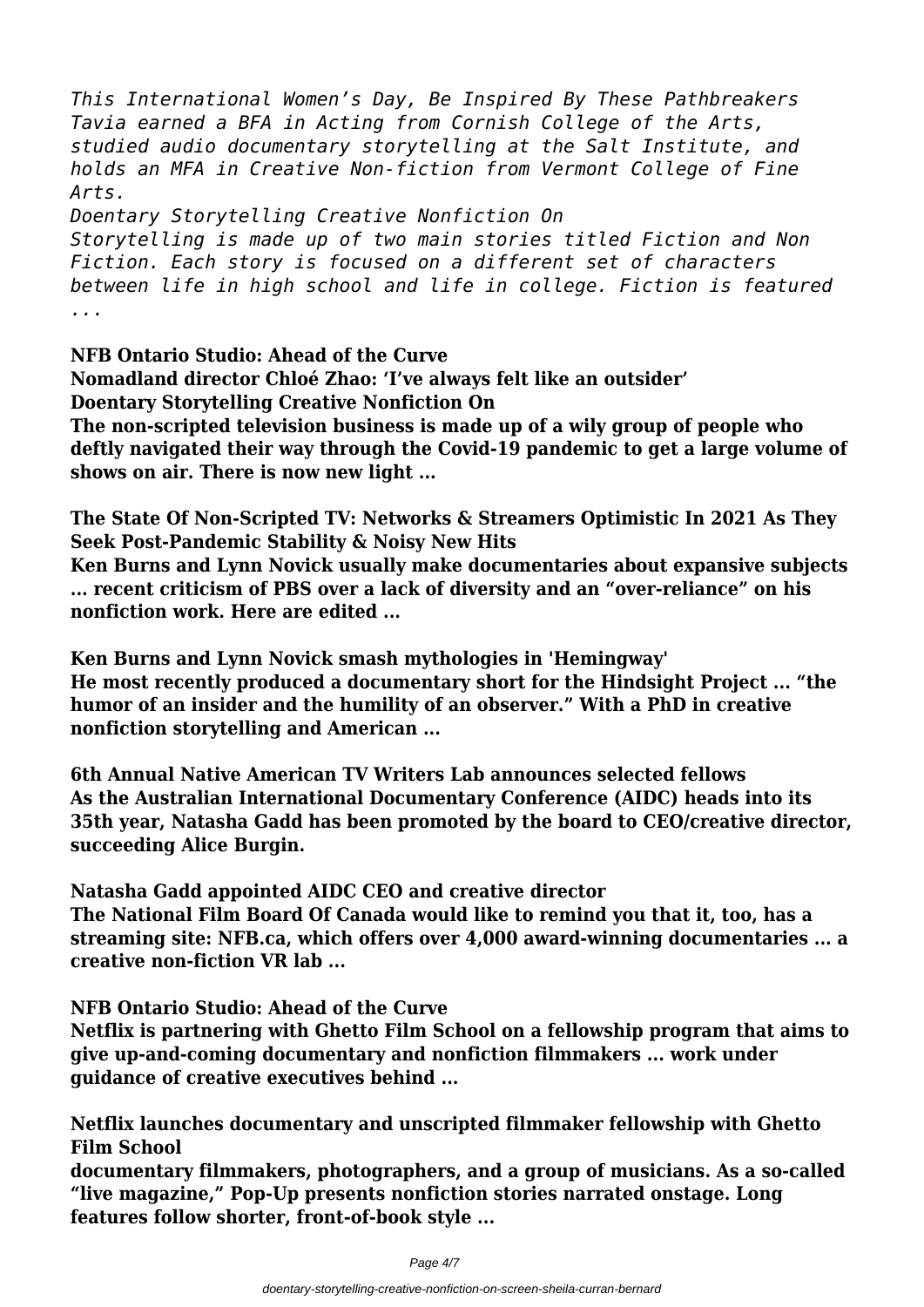**The power of Pop-Up Magazine's live journalism**

**He will oversee a nonfiction portfolio spanning documentaries ... leader and strategic thinker with a deep appreciation for creative storytelling, and he now gains a highly effective team with ...**

**Disney XD's Marc Buhaj To Lead Unscripted Series & Specials For Disney Branded Television**

**More than two years after she and others started the creative non-fiction writing workshop ... The workshop surprisingly helped uncover a storytelling side she didn't know she had.**

**They came to Canada as refugees. Now they've written the stories of the world they left behind — stories only they could tell**

**The acclaimed documentary will begin streaming ... executive team includes Davis Guggenheim (Founder and Chief Creative Officer of Nonfiction), Jonathan King (Founder and Chief Creative Officer ...**

**FRONTLINE Acquires Full Streaming Rights for A Thousand Cuts in the Philippines**

**He has a passion for intimate and nuanced visual storytelling ... although you will find traces of all the creative arts in her experimental stream-of-consciousness work. Her first documentary film ...**

**Students and Their Work**

**Storytelling is made up of two main stories titled Fiction and Non Fiction. Each story is focused on a different set of characters between life in high school and life in college. Fiction is featured ...**

## **Watch Storytelling**

**Prior to recently joining Aggregate, Ho was a Creative Executive at Anchor Entertainment where she focused on developing nonfiction ... ideas and turning them into documentaries and unscripted ...**

**Aggregate Films Ups Roxie Rodriguez To VP Television, Hires Emma Ho To Oversee Unscripted**

**Tavia earned a BFA in Acting from Cornish College of the Arts, studied audio documentary storytelling at the Salt Institute, and holds an MFA in Creative Nonfiction from Vermont College of Fine Arts.**

**Sounds Like Opportunity: The New World of Audio**

**Spun out of a 2017 non-fiction book by Jessica Bruder about ... To me, that's the power of storytelling." 'I wanted to look at how older citizens are treated by a capitalist economy, how ...**

**Nomadland director Chloé Zhao: 'I've always felt like an outsider' A documentary ... s death in a number of creative and often funny ways, and even shows him in heaven. The film, which won a special award for innovation in nonfiction storytelling at the Sundance ...**

**Director who staged father's death for documentary says film is act of defiance**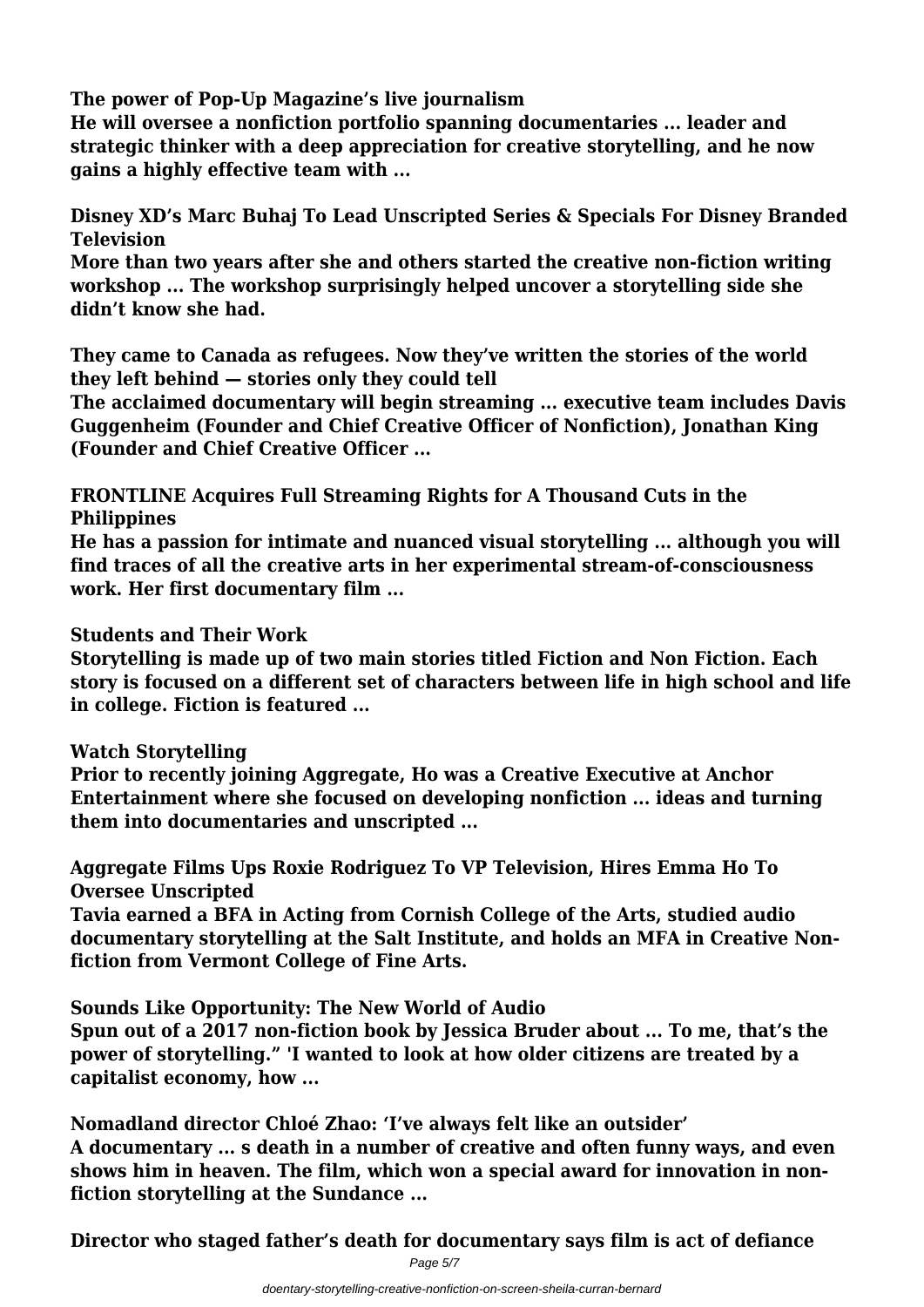**She transformed her forte of storytelling into a success through different ways in her career, by working as Associate Creative Director at Sony Entertainment Television, Senior Creative Director (Non ...**

**This International Women's Day, Be Inspired By These Pathbreakers After years of failed attempts, a seemingly simple walk in the woods awarded me the creative vision ... in the near future of nonfiction VR, AR, and similar media? How are VR's immersivity and ...**

**A Dying Landscape Etched in VR: Adi Lavy on Her SXSW Doc Once Upon a Sea Selina Crammond is the Director of Programming at DOXA Documentary Film Festival ... Hossein Fazeli has been writing and directing dramatic and non-fiction films for the past 15 years. His films have ...**

**After years of failed attempts, a seemingly simple walk in the woods awarded me the creative vision ... in the near future of nonfiction VR, AR, and similar media? How are VR's immersivity and ...**

**The National Film Board Of Canada would like to remind you that it, too, has a streaming site: NFB.ca, which offers over 4,000 award-winning documentaries ... a creative non-fiction VR lab ...**

A documentary ... s death in a number of creative and often funny ways, and even shows him in heaven. The film, which won a special award for innovation in non-fiction storytelling at the Sundance ...

**6th Annual Native American TV Writers Lab announces selected fellows** He will oversee a nonfiction portfolio spanning documentaries ... leader and strategic thinker with a deep appreciation for creative storytelling, and he now gains a highly effective team with ...

**Students and Their Work**

**The State Of Non-Scripted TV: Networks & Streamers Optimistic In 2021 As They Seek Post-Pandemic Stability & Noisy New Hits**

## *Spun out of a 2017 non-fiction book by Jessica Bruder about ... To me, that's the power of storytelling." 'I wanted to look at how older citizens are treated by a capitalist economy, how ...*

*He most recently produced a documentary short for the Hindsight Project ... "the humor of an insider and the humility of an observer." With a PhD in creative nonfiction storytelling and American ...*

*Netflix is partnering with Ghetto Film School on a fellowship program that aims to give up-and-coming documentary and nonfiction filmmakers ... work under guidance of creative executives behind ...*

*The non-scripted television business is made up of a wily group of people who deftly navigated their way through the Covid-19 pandemic to get a large volume of shows on air. There is now new light ... Ken Burns and Lynn Novick smash mythologies in 'Hemingway'*

*A Dying Landscape Etched in VR: Adi Lavy on Her SXSW Doc Once Upon a Sea*